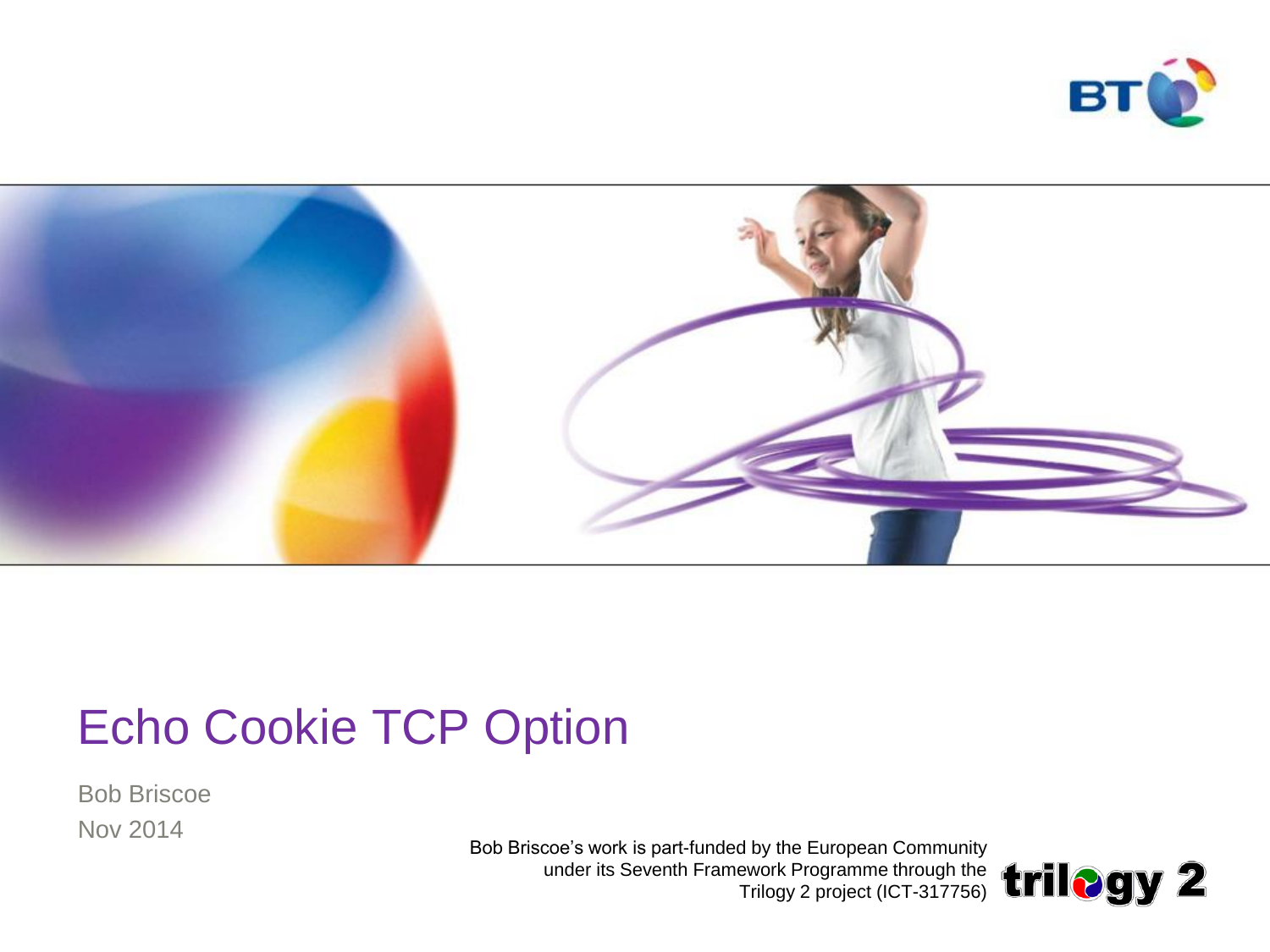#### status

- draft-briscoe-tcpm-echo-cookie-00
	- initial individual draft
- arose from SYN-option-space extension work, but orthogonal
- separated out as focused draft
	- all SYN-option-space-extensions need something like this
	- replaces tcpcrypt SYNCOOKIE/ACKCOOKIE suboptions



 $©$  British Telecommunications pl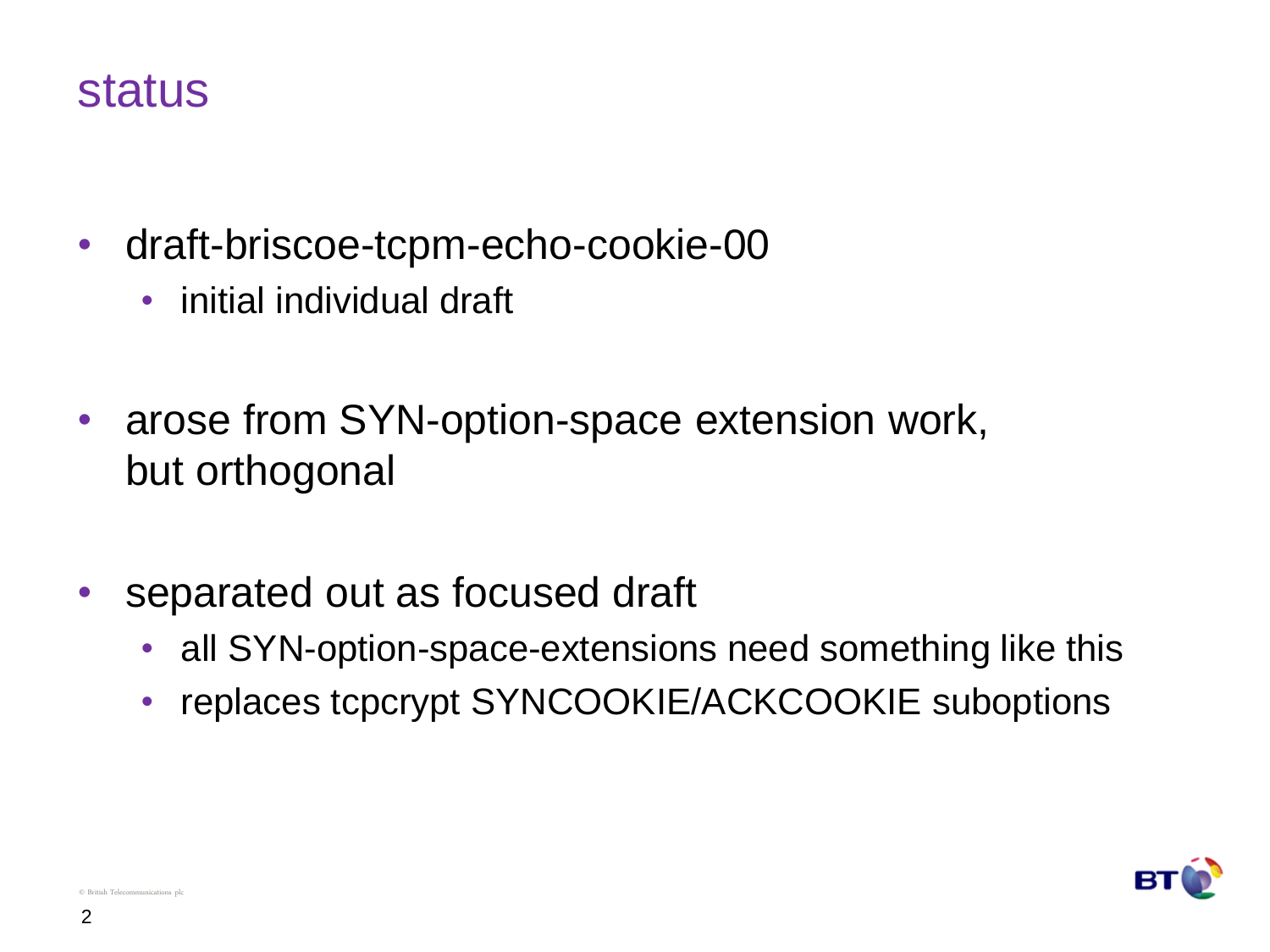#### Problem

- SYN flood
	- exhausts TCP server's pending connection state
	- while SYN/ACK checks validity of source address
- SYN cookie,.. and friends
	- store server connection state in flight not in memory
	- still needed (despite some thinking server config is sufficient)
	- but... further problem
- 15 bits of cookie space
	- embedded in 16b initial seq no (ISN) and 9 lowest significant bits of timestamp (if supported)
	- only enough for degraded max seg size, wnd scale & SACK-ok
	- plus some scope for server to infer other options it negotiated
- with more, larger options on SYN: not enough space
	- with SYN-extension: *really* not enough space
- SYN flood becomes either connection state or option denial attack







 $©$  British Telecommunications pl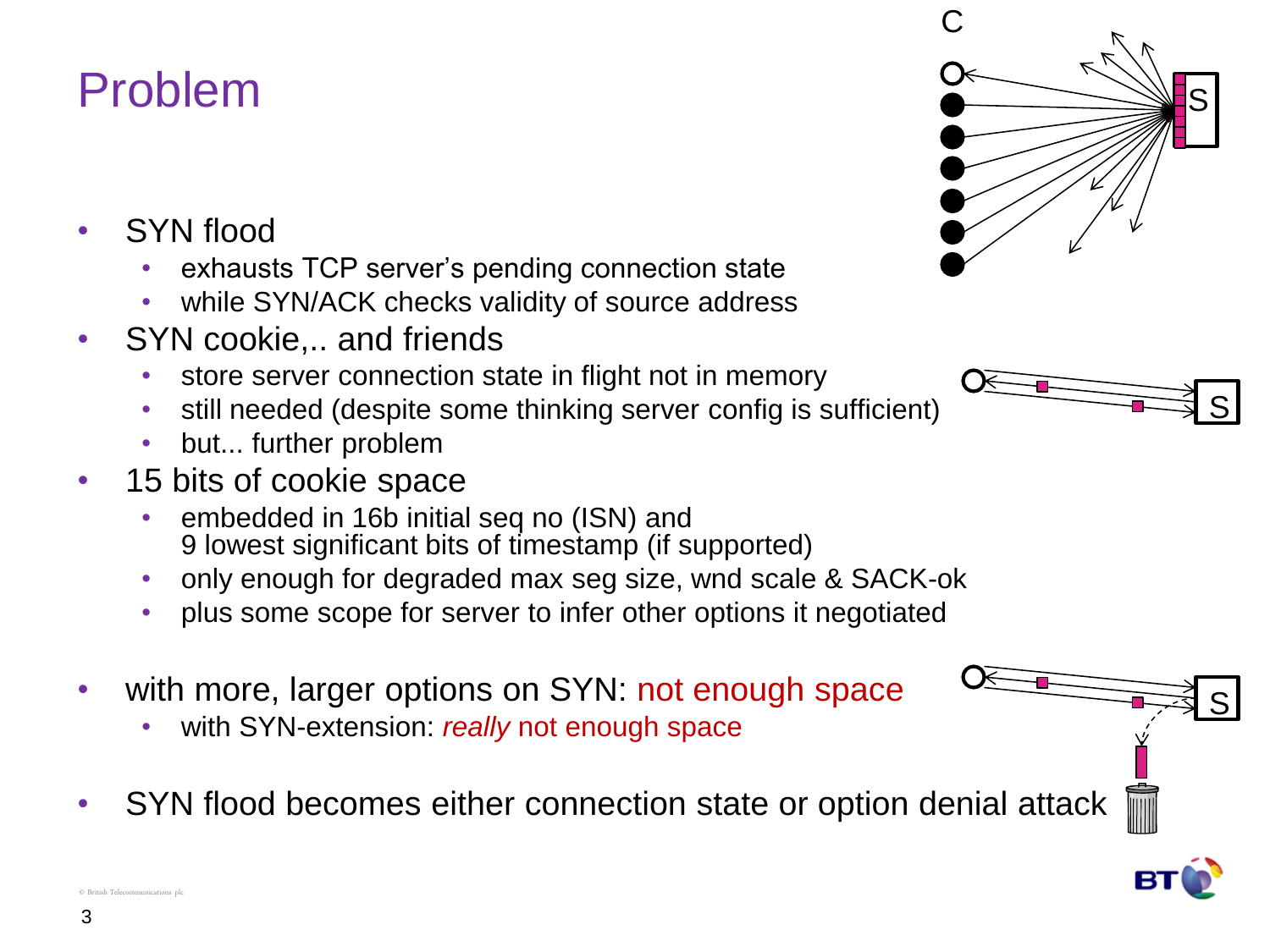# Echo Cookie TCP Option



- underlying the space problem:
	- SYN cookie limited to fields that all TCP clients echo (ISN, TS)
- solution: a larger cookie jar
	- mandatory to implement with any new TCP option
	- and mandatory with extra SYN option space
	- ie. other options implicitly signal client support for EchoCookie
- the EchoCookie option
	- if host receives a cookie, it MUST reflect it back
	- sender can choose size and contents



- client MAY include 2-octet EchoCookie flag option on SYN
	- e.g. when using options that do not signal implicit support



 $© British Telecommunications$  pl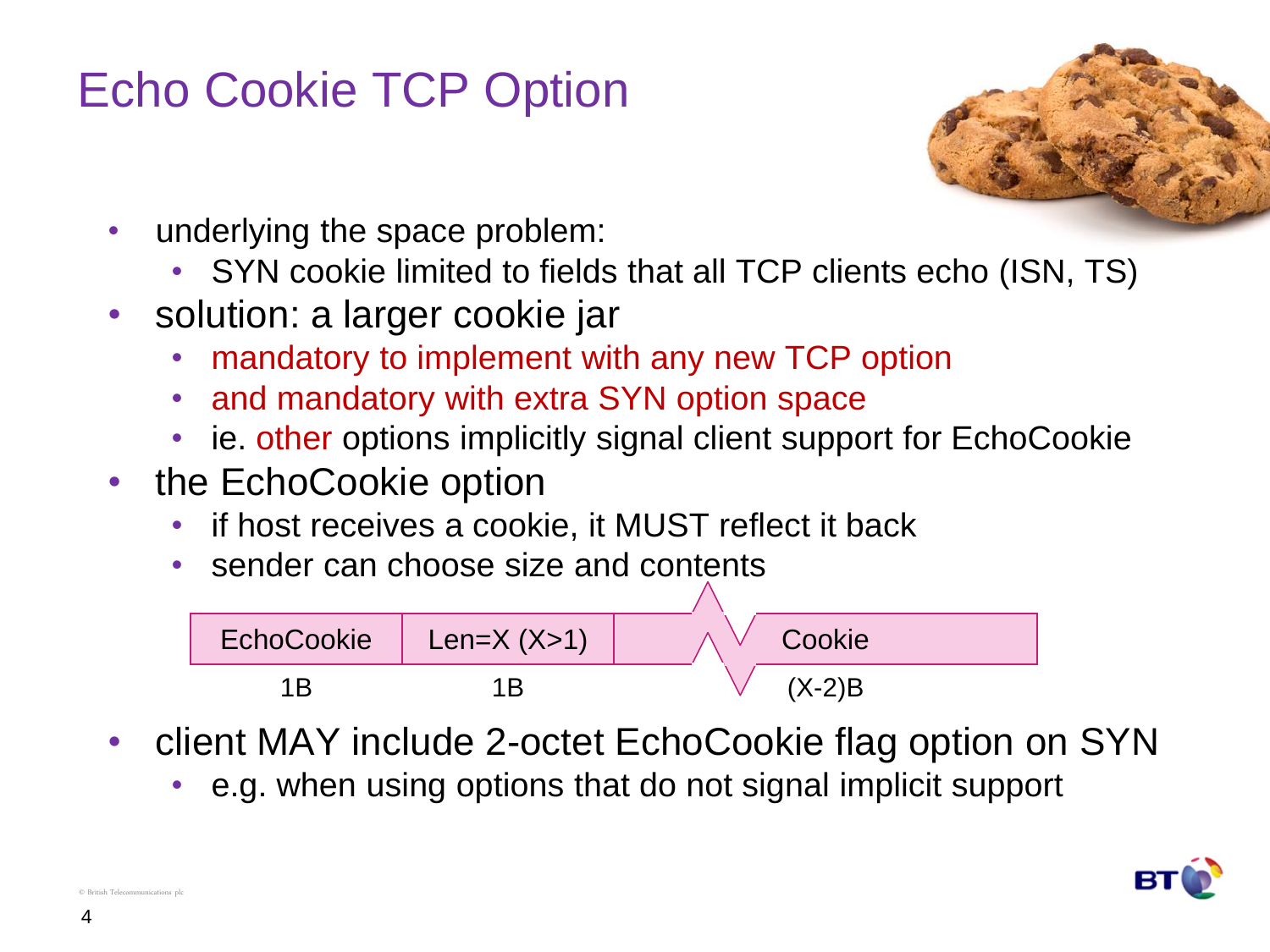# security considerations (discuss on list pls)

- if client negotiated state using a secured protocol
	- cookie MUST be echoed with at least as strong security
- could be used as a reflection attack?
	- SYN/ACK MUST NOT exceed size of SYN
	- no need to include data in SYN within cookie
		- server not ACKing the data causes a retransmit anyway
		- TFO cookie serves as proof the source address is valid
	- server can/SHOULD rate-limit to repeated and/or unresponsive source IPs?
- server SHOULD only use when under stress?
- mechanism server uses to verify returned cookie?
	- no need to standardise?
- any other new attack vectors?